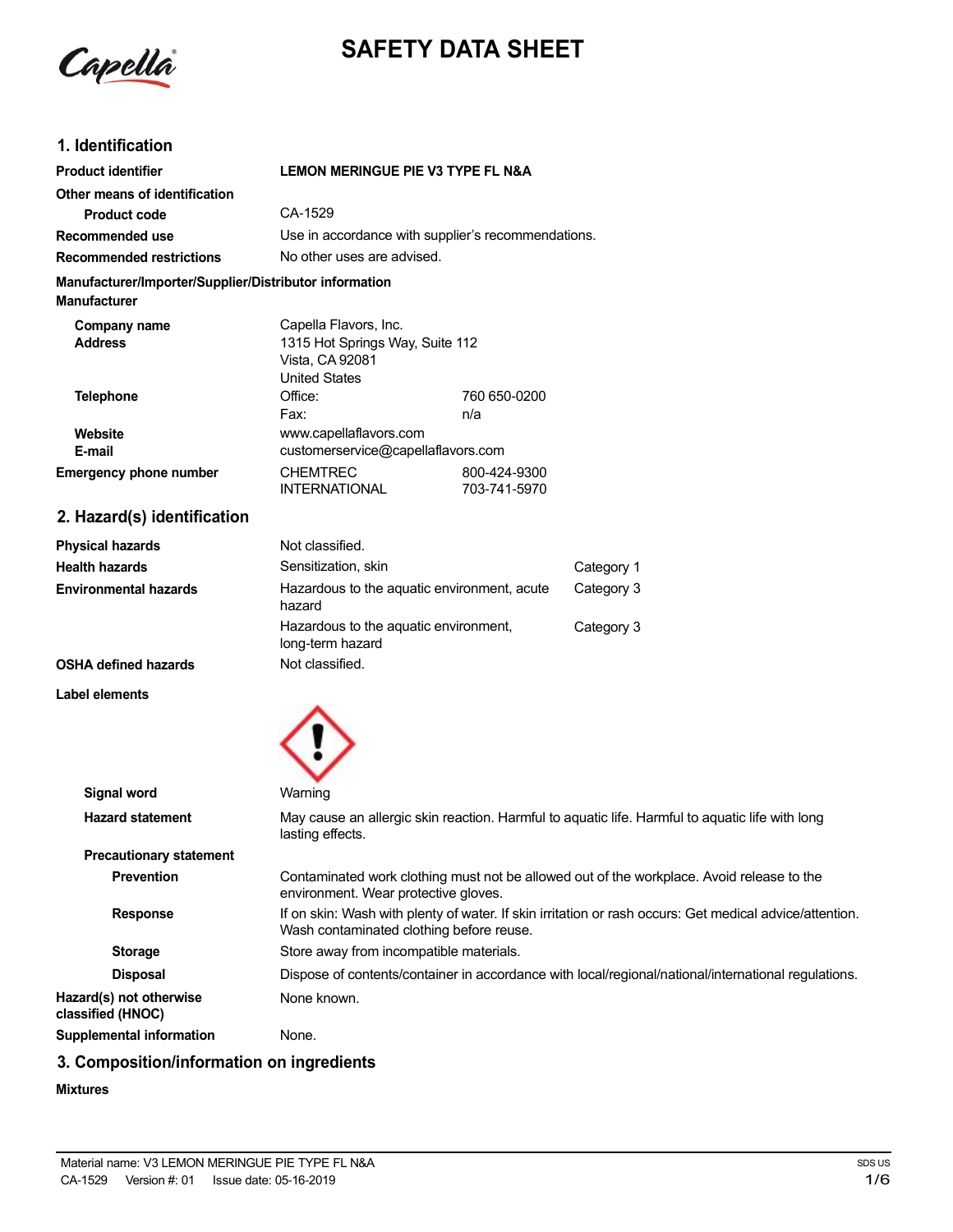| <b>Chemical name</b>                     | Common name and synonyms | <b>CAS number</b> | %          |
|------------------------------------------|--------------------------|-------------------|------------|
| PROPYLENE GLYCOL<br><b>NFI</b>           | <b>NOM</b>               | 57-55-6           | $80 - 90$  |
| LEMON OIL 1X NOP, NOM<br>#1112           |                          | 8008-56-8         | $3 - 5$    |
| VANILLIN #234                            |                          | 121-33-5          | $1 - 3$    |
| Other components below reportable levels |                          |                   | $10 - 520$ |

Other components below reportable levels

\*Designates that a specific chemical identity and/or percentage of composition has been withheld as a trade secret.

## **4. First-aid measures**

| <b>Inhalation</b>                                                            | Move to fresh air. Call a physician if symptoms develop or persist.                                                                                                                 |
|------------------------------------------------------------------------------|-------------------------------------------------------------------------------------------------------------------------------------------------------------------------------------|
| <b>Skin contact</b>                                                          | Remove contaminated clothing immediately and wash skin with soap and water. In case of<br>eczema or other skin disorders: Seek medical attention and take along these instructions. |
| Eye contact                                                                  | Rinse with water. Get medical attention if irritation develops and persists.                                                                                                        |
| Ingestion                                                                    | Rinse mouth. Get medical attention if symptoms occur.                                                                                                                               |
| <b>Most important</b><br>symptoms/effects, acute and<br>delayed              | May cause an allergic skin reaction. Dermatitis. Rash.                                                                                                                              |
| Indication of immediate<br>medical attention and special<br>treatment needed | Provide general supportive measures and treat symptomatically. Keep victim under observation.<br>Symptoms may be delayed.                                                           |
| <b>General information</b>                                                   | Ensure that medical personnel are aware of the material(s) involved, and take precautions to<br>protect themselves. Wash contaminated clothing before reuse.                        |
|                                                                              |                                                                                                                                                                                     |
| 5. Fire-fighting measures                                                    |                                                                                                                                                                                     |
| Suitable extinguishing media                                                 | Alcohol resistant foam. Powder. Carbon dioxide (CO2).                                                                                                                               |
| Unsuitable extinguishing<br>media                                            | Do not use water jet as an extinguisher, as this will spread the fire.                                                                                                              |
| Specific hazards arising from<br>the chemical                                | During fire, gases hazardous to health may be formed.                                                                                                                               |
| Special protective equipment<br>and precautions for firefighters             | Self-contained breathing apparatus and full protective clothing must be worn in case of fire.                                                                                       |
| <b>Fire fighting</b><br>equipment/instructions                               | Move containers from fire area if you can do so without risk.                                                                                                                       |
| <b>Specific methods</b><br><b>General fire hazards</b>                       | Use standard firefighting procedures and consider the hazards of other involved materials.<br>No unusual fire or explosion hazards noted.                                           |

## **6. Accidental release measures**

| Personal precautions,<br>protective equipment and<br>emergency procedures | Keep unnecessary personnel away. Keep people away from and upwind of spill/leak. Wear<br>appropriate protective equipment and clothing during clean-up. Avoid breathing mist/vapors. Do<br>not touch damaged containers or spilled material unless wearing appropriate protective clothing.<br>Ensure adequate ventilation. Local authorities should be advised if significant spillages cannot be<br>contained. For personal protection, see section 8 of the SDS. |
|---------------------------------------------------------------------------|---------------------------------------------------------------------------------------------------------------------------------------------------------------------------------------------------------------------------------------------------------------------------------------------------------------------------------------------------------------------------------------------------------------------------------------------------------------------|
| Methods and materials for                                                 | Use water spray to reduce vapors or divert vapor cloud drift. Prevent product from entering drains.                                                                                                                                                                                                                                                                                                                                                                 |
| containment and cleaning up                                               | Large Spills: Stop the flow of material, if this is without risk. Dike the spilled material, where this is<br>possible. Absorb in vermiculite, dry sand or earth and place into containers. Following product<br>recovery, flush area with water.                                                                                                                                                                                                                   |
|                                                                           | Small Spills: Wipe up with absorbent material (e.g. cloth, fleece). Clean surface thoroughly to<br>remove residual contamination.                                                                                                                                                                                                                                                                                                                                   |
|                                                                           | Never return spills to original containers for re-use. For waste disposal, see section 13 of the SDS.                                                                                                                                                                                                                                                                                                                                                               |
| <b>Environmental precautions</b>                                          | Avoid release to the environment. Inform appropriate managerial or supervisory personnel of all<br>environmental releases. Prevent further leakage or spillage if safe to do so. Avoid discharge into<br>drains, water courses or onto the ground.                                                                                                                                                                                                                  |
| 7. Handling and storage                                                   |                                                                                                                                                                                                                                                                                                                                                                                                                                                                     |
| Precautions for safe handling                                             | Avoid breathing mist/vapors. Avoid contact with eyes, skin, and clothing. Avoid prolonged<br>exposure. Provide adequate ventilation. Wear appropriate personal protective equipment. Avoid<br>release to the environment. Observe good industrial hygiene practices.                                                                                                                                                                                                |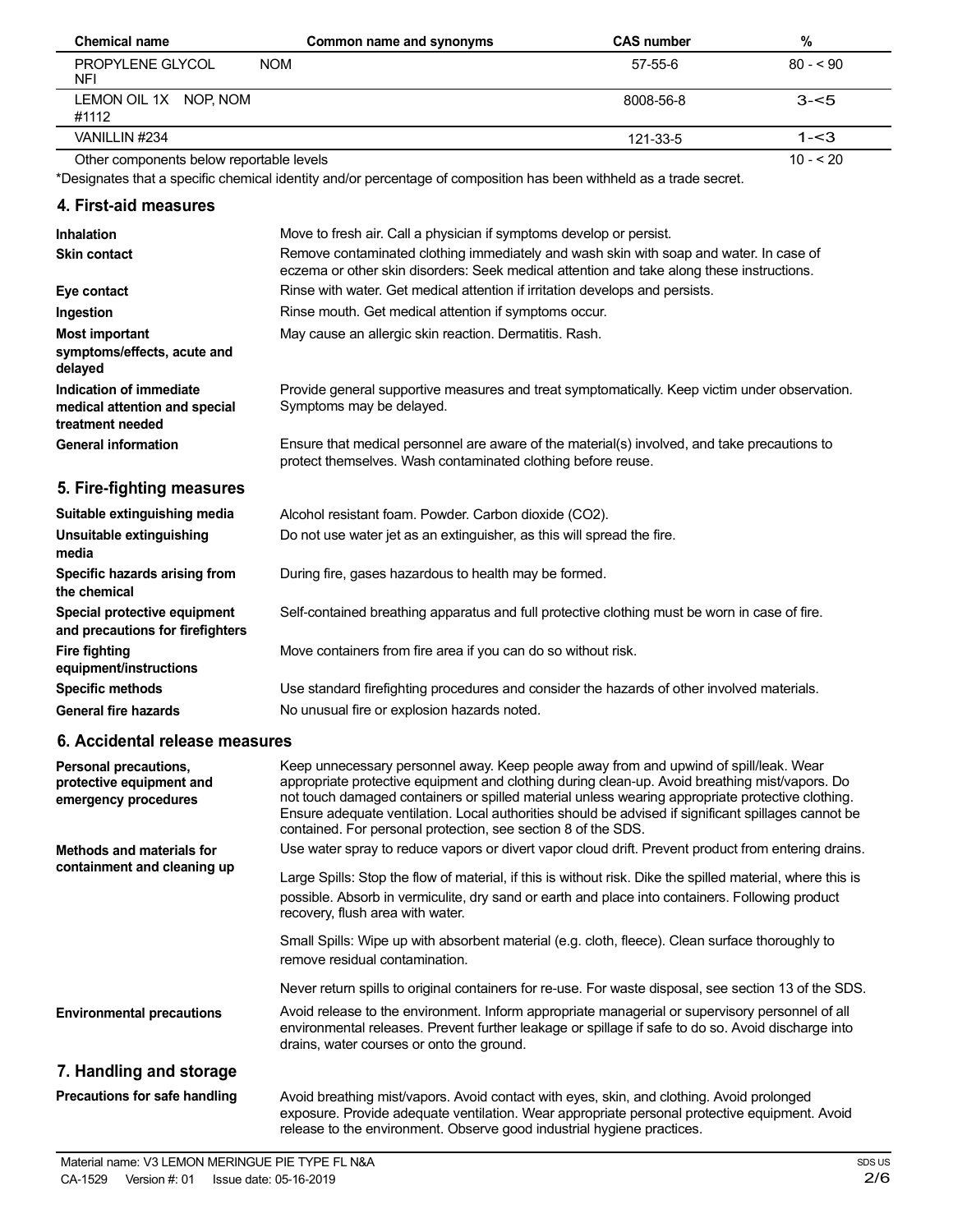Store in tightly closed container. Store away from incompatible materials (see Section 10 of the

# **8. Exposure controls/personal protection**

## **Occupational exposure limits**

The following constituents are the only constituents of the product which have a PEL, TLV or other recommended exposure limit. At this time, the other constituents have no known exposure limits.

|                                           | US. Workplace Environmental Exposure Level (WEEL) Guides                                                                                                                                                                                                                                                                                                           |             |          |
|-------------------------------------------|--------------------------------------------------------------------------------------------------------------------------------------------------------------------------------------------------------------------------------------------------------------------------------------------------------------------------------------------------------------------|-------------|----------|
| <b>Components</b>                         | Type                                                                                                                                                                                                                                                                                                                                                               | Value       | Form     |
| PROPYLENE GLYCOL<br>NOM NFI (CAS 57-55-6) | <b>TWA</b>                                                                                                                                                                                                                                                                                                                                                         | 10 mg/m $3$ | Aerosol. |
| VANILLIN #234 (CAS<br>$121 - 33 - 5$      | <b>TWA</b>                                                                                                                                                                                                                                                                                                                                                         | 10 $mg/m3$  |          |
| <b>Biological limit values</b>            | No biological exposure limits noted for the ingredient(s).                                                                                                                                                                                                                                                                                                         |             |          |
| Appropriate engineering<br>controls       | Good general ventilation should be used. Ventilation rates should be matched to conditions. If<br>applicable, use process enclosures, local exhaust ventilation, or other engineering controls to<br>maintain airborne levels below recommended exposure limits. If exposure limits have not been<br>established, maintain airborne levels to an acceptable level. |             |          |
|                                           | Individual protection measures, such as personal protective equipment                                                                                                                                                                                                                                                                                              |             |          |
| Eye/face protection                       | Face shield is recommended. Wear safety glasses with side shields (or goggles).                                                                                                                                                                                                                                                                                    |             |          |
| <b>Skin protection</b>                    |                                                                                                                                                                                                                                                                                                                                                                    |             |          |
| Hand protection                           | Wear appropriate chemical resistant gloves.                                                                                                                                                                                                                                                                                                                        |             |          |
| <b>Other</b>                              | Wear appropriate chemical resistant clothing. Use of an impervious apron is recommended.                                                                                                                                                                                                                                                                           |             |          |
| <b>Respiratory protection</b>             | In case of insufficient ventilation, wear suitable respiratory equipment.                                                                                                                                                                                                                                                                                          |             |          |
| <b>Thermal hazards</b>                    | Wear appropriate thermal protective clothing, when necessary.                                                                                                                                                                                                                                                                                                      |             |          |
| General hygiene<br>considerations         | Always observe good personal hygiene measures, such as washing after handling the material<br>and before eating, drinking, and/or smoking. Routinely wash work clothing and protective<br>equipment to remove contaminants. Contaminated work clothing should not be allowed out of the<br>workplace.                                                              |             |          |

## **9. Physical and chemical properties**

| Appearance                                   |                                               |
|----------------------------------------------|-----------------------------------------------|
| <b>Physical state</b>                        | Liquid.                                       |
| Form                                         | Liquid.                                       |
| Color                                        | Not available.                                |
| Odor                                         | Not available.                                |
| <b>Odor threshold</b>                        | Not available.                                |
| рH                                           | Not available.                                |
| Melting point/freezing point                 | -74.2 $\degree$ F (-59 $\degree$ C) estimated |
| Initial boiling point and boiling<br>range   | 370.76 °F (188.2 °C) estimated                |
| <b>Flash point</b>                           | > 200.0 °F (> 93.3 °C) Closed Cup             |
| <b>Evaporation rate</b>                      | Not available.                                |
| Flammability (solid, gas)                    | Not applicable.                               |
| Upper/lower flammability or explosive limits |                                               |
| <b>Flammability limit - lower</b><br>$(\%)$  | Not available.                                |
| <b>Flammability limit - upper</b><br>$(\%)$  | Not available.                                |
| Explosive limit - lower (%)                  | Not available.                                |
| Explosive limit - upper (%)                  | Not available.                                |
| Vapor pressure                               | 0.15 hPa estimated                            |
| Vapor density                                | Not available.                                |
| <b>Relative density</b>                      | Not available.                                |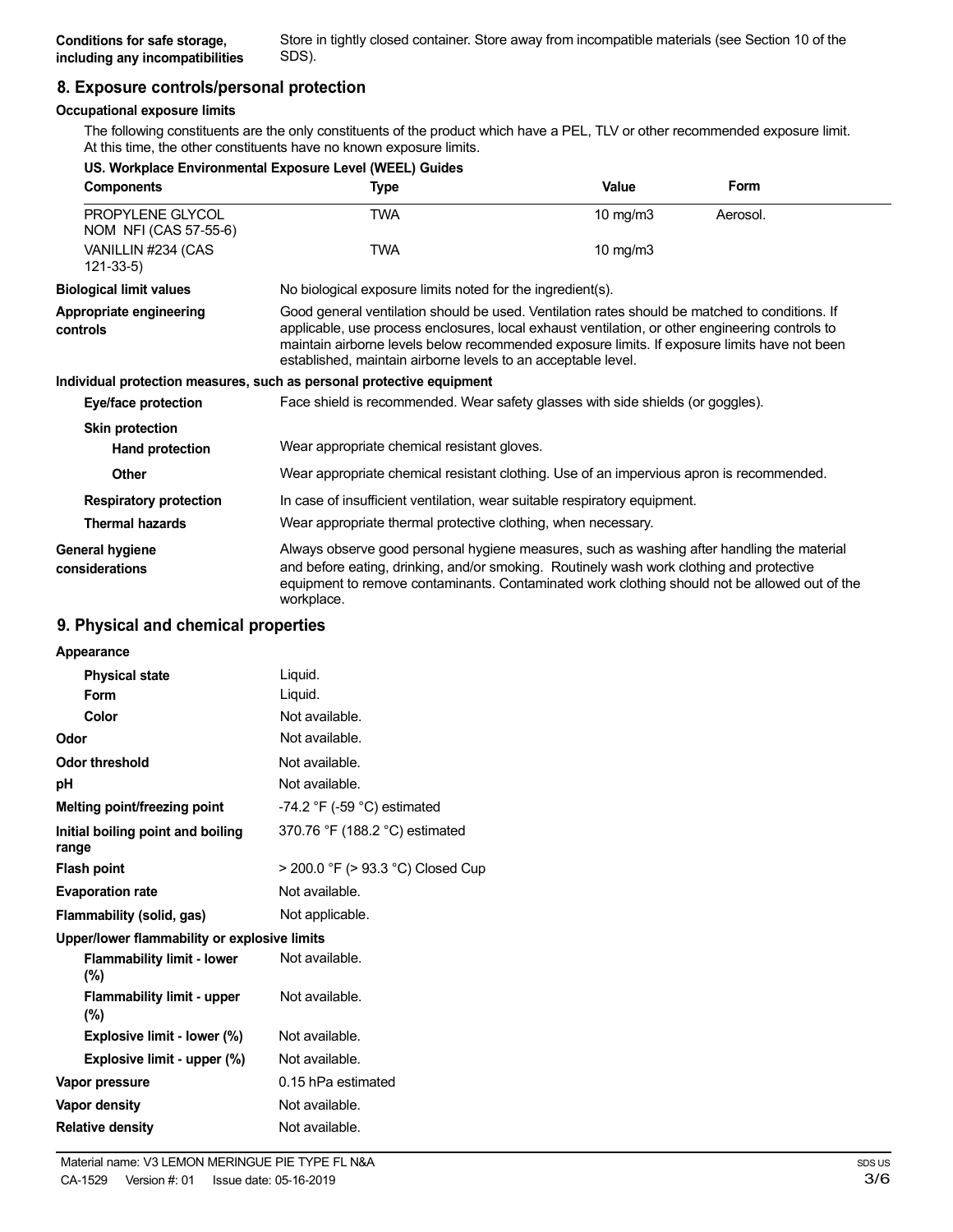| Solubility(ies)                                                                    |                                                                                                                                                                          |
|------------------------------------------------------------------------------------|--------------------------------------------------------------------------------------------------------------------------------------------------------------------------|
| Solubility (water)                                                                 | Not available.                                                                                                                                                           |
| <b>Partition coefficient</b><br>(n-octanol/water)                                  | Not available.                                                                                                                                                           |
| Auto-ignition temperature                                                          | 700 °F (371.11 °C) estimated                                                                                                                                             |
| <b>Decomposition temperature</b>                                                   | Not available.                                                                                                                                                           |
| <b>Viscosity</b>                                                                   | Not available.                                                                                                                                                           |
| <b>Other information</b>                                                           |                                                                                                                                                                          |
| <b>Explosive properties</b>                                                        | Not explosive.                                                                                                                                                           |
| <b>Flammability class</b>                                                          | Combustible IIIB estimated                                                                                                                                               |
| <b>Oxidizing properties</b>                                                        | Not oxidizing.                                                                                                                                                           |
| <b>Refractive index</b>                                                            | 1.4125 - 1.4425                                                                                                                                                          |
| <b>Specific gravity</b>                                                            | $1.03 - 1.06$                                                                                                                                                            |
| 10. Stability and reactivity                                                       |                                                                                                                                                                          |
| <b>Reactivity</b>                                                                  | The product is stable and non-reactive under normal conditions of use, storage and transport.                                                                            |
| <b>Chemical stability</b>                                                          | Material is stable under normal conditions.                                                                                                                              |
| <b>Possibility of hazardous</b><br>reactions                                       | No dangerous reaction known under conditions of normal use.                                                                                                              |
| <b>Conditions to avoid</b>                                                         | Keep away from heat, hot surfaces, sparks, open flames and other ignition sources. Avoid<br>temperatures exceeding the flash point. Contact with incompatible materials. |
| Incompatible materials                                                             | Strong oxidizing agents.                                                                                                                                                 |
| <b>Hazardous decomposition</b><br>products                                         | No hazardous decomposition products are known.                                                                                                                           |
| 11. Toxicological information                                                      |                                                                                                                                                                          |
| Information on likely routes of exposure                                           |                                                                                                                                                                          |
| <b>Inhalation</b>                                                                  | Prolonged inhalation may be harmful.                                                                                                                                     |
| <b>Skin contact</b>                                                                | May cause an allergic skin reaction.                                                                                                                                     |
| Eye contact                                                                        | Direct contact with eyes may cause temporary irritation.                                                                                                                 |
| Ingestion                                                                          | Expected to be a low ingestion hazard.                                                                                                                                   |
| Symptoms related to the<br>physical, chemical and<br>toxicological characteristics | May cause an allergic skin reaction. Dermatitis. Rash.                                                                                                                   |
| Information on toxicological effects                                               |                                                                                                                                                                          |
| <b>Acute toxicity</b>                                                              | Not available.                                                                                                                                                           |
| <b>Skin corrosion/irritation</b>                                                   | Prolonged skin contact may cause temporary irritation.                                                                                                                   |
| Serious eye damage/eye<br>irritation                                               | Direct contact with eyes may cause temporary irritation.                                                                                                                 |
| Respiratory or skin sensitization                                                  |                                                                                                                                                                          |
| <b>Respiratory sensitization</b>                                                   | Not a respiratory sensitizer.                                                                                                                                            |
| <b>Skin sensitization</b>                                                          | May cause an allergic skin reaction.                                                                                                                                     |
| <b>Germ cell mutagenicity</b>                                                      | No data available to indicate product or any components present at greater than 0.1% are                                                                                 |

mutagenic or genotoxic. **Carcinogenicity Carcinogenicity Not classifiable as to carcinogenicity to humans.** 

**IARC Monographs. Overall Evaluation of Carcinogenicity**

Not listed. **OSHA Specifically Regulated Substances (29 CFR 1910.1001-1052)** Not regulated. **US. National Toxicology Program (NTP) Report on Carcinogens** Not listed. **Reproductive toxicity**

#### **Specific target organ toxicity single exposure** This product is not expected to cause reproductive or developmental effects. Not classified.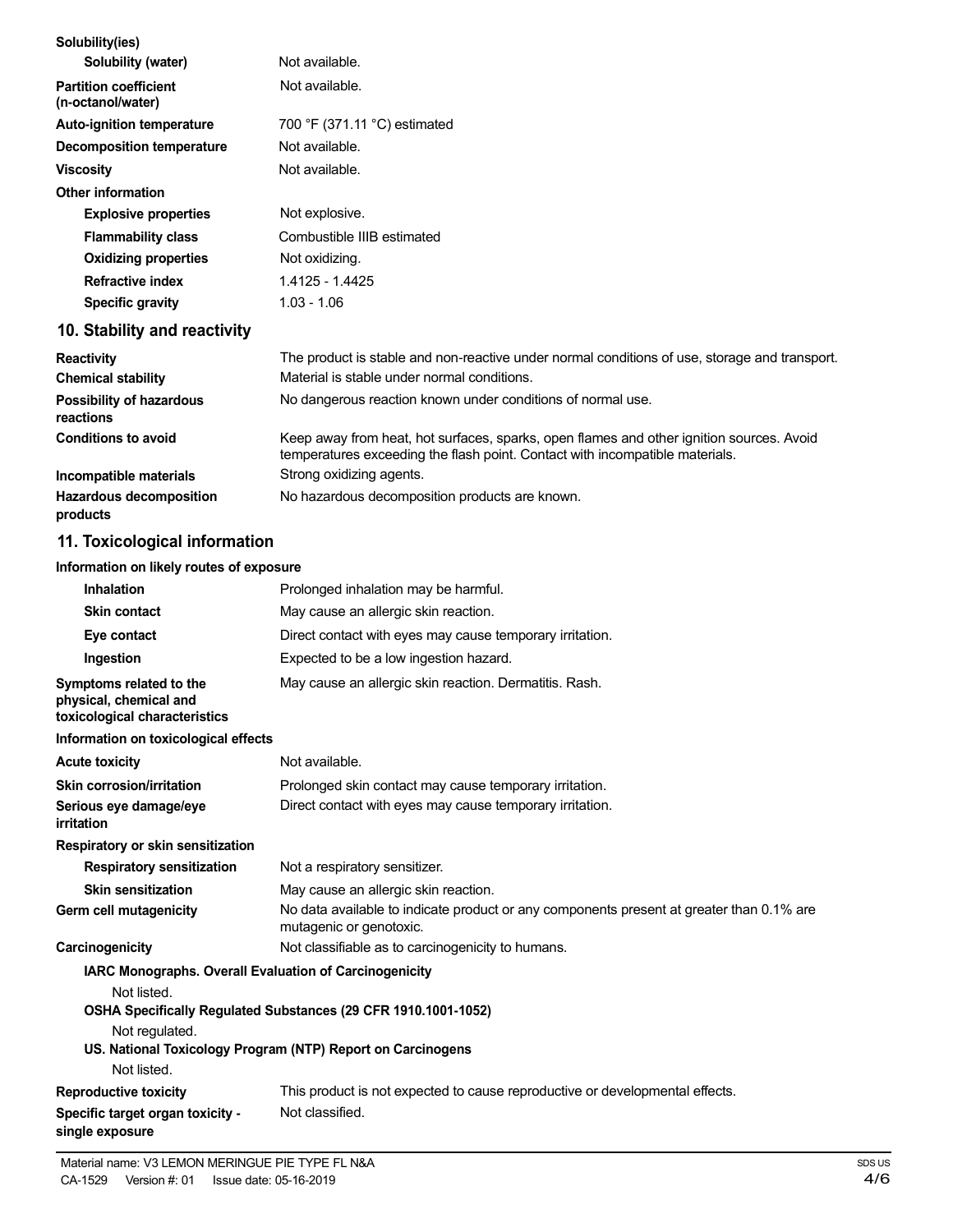| Specific target organ toxicity -<br>repeated exposure                                                                | Not classified.                                                                                                                                                                                                                                                                                                                                   |               |
|----------------------------------------------------------------------------------------------------------------------|---------------------------------------------------------------------------------------------------------------------------------------------------------------------------------------------------------------------------------------------------------------------------------------------------------------------------------------------------|---------------|
| <b>Aspiration hazard</b>                                                                                             | Not an aspiration hazard.                                                                                                                                                                                                                                                                                                                         |               |
| <b>Chronic effects</b>                                                                                               | Prolonged inhalation may be harmful.                                                                                                                                                                                                                                                                                                              |               |
| 12. Ecological information                                                                                           |                                                                                                                                                                                                                                                                                                                                                   |               |
| <b>Ecotoxicity</b>                                                                                                   | Harmful to aquatic life with long lasting effects.                                                                                                                                                                                                                                                                                                |               |
| Persistence and degradability                                                                                        | No data is available on the degradability of any ingredients in the mixture.                                                                                                                                                                                                                                                                      |               |
| <b>Bioaccumulative potential</b>                                                                                     |                                                                                                                                                                                                                                                                                                                                                   |               |
| Partition coefficient n-octanol / water (log Kow)<br>PROPYLENE GLYCOL<br>VANILLIN #234                               | NOM NFI<br>$-0.92$<br>1.37                                                                                                                                                                                                                                                                                                                        |               |
| <b>Mobility in soil</b>                                                                                              | No data available.                                                                                                                                                                                                                                                                                                                                |               |
| Other adverse effects                                                                                                | No other adverse environmental effects (e.g. ozone depletion, photochemical ozone creation<br>potential, endocrine disruption, global warming potential) are expected from this component.                                                                                                                                                        |               |
| 13. Disposal considerations                                                                                          |                                                                                                                                                                                                                                                                                                                                                   |               |
| <b>Disposal instructions</b>                                                                                         | Collect and reclaim or dispose in sealed containers at licensed waste disposal site. Do not allow<br>this material to drain into sewers/water supplies. Do not contaminate ponds, waterways or ditches<br>with chemical or used container. Dispose of contents/container in accordance with<br>local/regional/national/international regulations. |               |
| Local disposal regulations                                                                                           | Dispose in accordance with all applicable regulations.                                                                                                                                                                                                                                                                                            |               |
| Hazardous waste code                                                                                                 | The waste code should be assigned in discussion between the user, the producer and the waste<br>disposal company.                                                                                                                                                                                                                                 |               |
| Waste from residues / unused<br>products                                                                             | Dispose of in accordance with local regulations. Empty containers or liners may retain some<br>product residues. This material and its container must be disposed of in a safe manner (see:<br>Disposal instructions).                                                                                                                            |               |
| <b>Contaminated packaging</b>                                                                                        | Since emptied containers may retain product residue, follow label warnings even after container is<br>emptied. Empty containers should be taken to an approved waste handling site for recycling or<br>disposal.                                                                                                                                  |               |
| 14. Transport information                                                                                            |                                                                                                                                                                                                                                                                                                                                                   |               |
| <b>DOT</b>                                                                                                           |                                                                                                                                                                                                                                                                                                                                                   |               |
| Not regulated as dangerous goods.                                                                                    |                                                                                                                                                                                                                                                                                                                                                   |               |
| <b>IATA</b>                                                                                                          |                                                                                                                                                                                                                                                                                                                                                   |               |
| Not regulated as dangerous goods.<br><b>IMDG</b>                                                                     |                                                                                                                                                                                                                                                                                                                                                   |               |
| Not regulated as dangerous goods.                                                                                    |                                                                                                                                                                                                                                                                                                                                                   |               |
| Transport in bulk according to<br>Annex II of MARPOL 73/78 and<br>the IBC Code                                       | Not established.                                                                                                                                                                                                                                                                                                                                  |               |
| 15. Regulatory information                                                                                           |                                                                                                                                                                                                                                                                                                                                                   |               |
| <b>US federal regulations</b>                                                                                        | This product is a "Hazardous Chemical" as defined by the OSHA Hazard Communication<br>Standard, 29 CFR 1910.1200.                                                                                                                                                                                                                                 |               |
| <b>Toxic Substances Control Act (TSCA)</b>                                                                           |                                                                                                                                                                                                                                                                                                                                                   |               |
| Not regulated.                                                                                                       | TSCA Section 12(b) Export Notification (40 CFR 707, Subpt. D)                                                                                                                                                                                                                                                                                     |               |
| <b>CERCLA Hazardous Substance List (40 CFR 302.4)</b>                                                                |                                                                                                                                                                                                                                                                                                                                                   |               |
| Not listed.<br>SARA 304 Emergency release notification                                                               |                                                                                                                                                                                                                                                                                                                                                   |               |
| Not regulated.<br>Not regulated.                                                                                     | OSHA Specifically Regulated Substances (29 CFR 1910.1001-1052)                                                                                                                                                                                                                                                                                    |               |
| Superfund Amendments and Reauthorization Act of 1986 (SARA)<br>SARA 302 Extremely hazardous substance<br>Not listed. |                                                                                                                                                                                                                                                                                                                                                   |               |
|                                                                                                                      |                                                                                                                                                                                                                                                                                                                                                   |               |
| Material name: V3 LEMON MERINGUE PIE TYPE FL N&A<br>CA-1529<br>Version #: 01<br>Issue date: 05-16-2019               |                                                                                                                                                                                                                                                                                                                                                   | SDS US<br>5/6 |